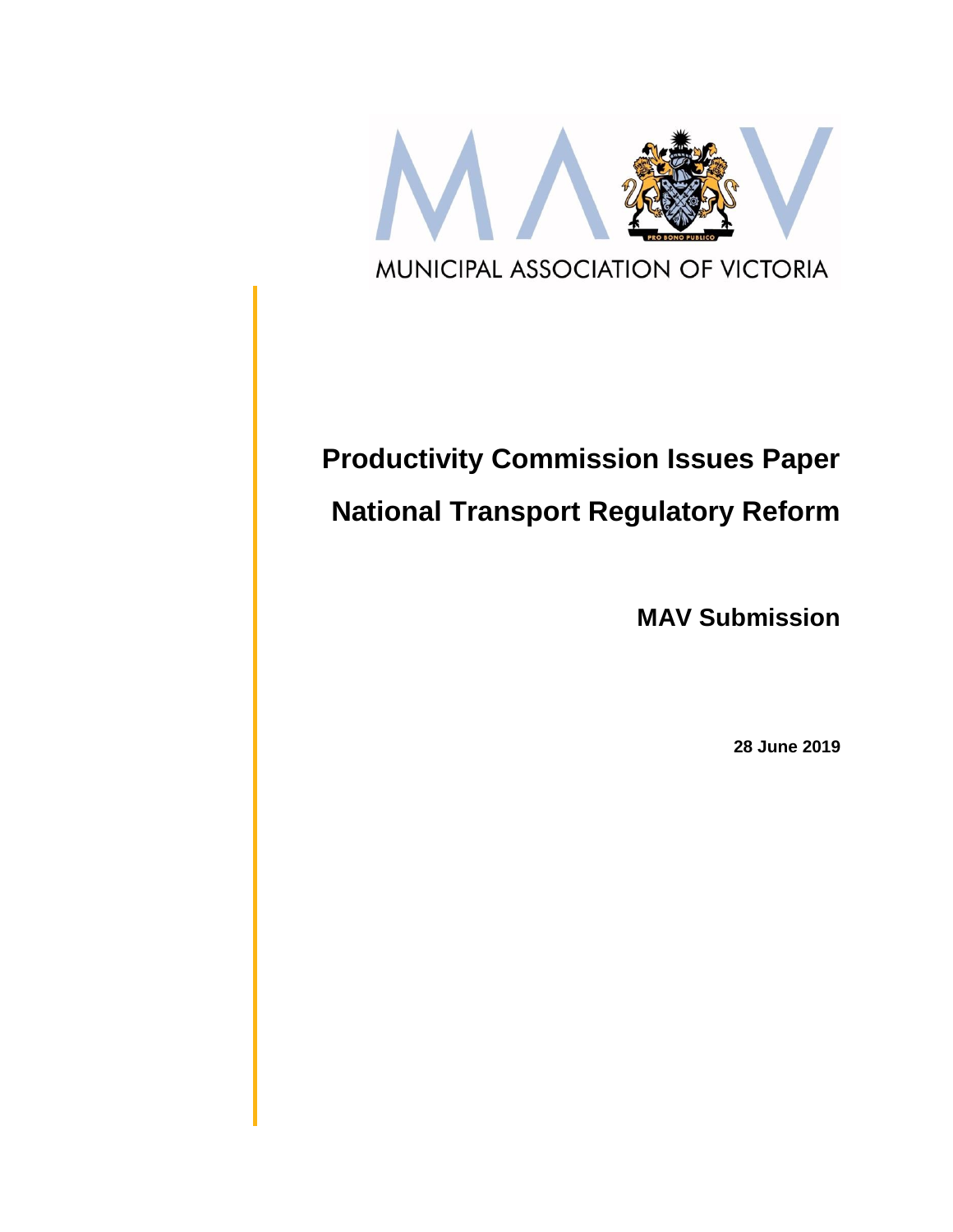

#### *© Copyright Municipal Association of Victoria, 2018.*

*The Municipal Association of Victoria (MAV) is the owner of the copyright in the publication Productivity Commission Issues Paper, National Transport Regulatory Reform, June 2019.* 

*No part of this publication may be reproduced, stored or transmitted in any form or by any means without the prior permission in writing from the Municipal Association of Victoria.* 

*All requests to reproduce, store or transmit material contained in the publication should be addressed to Emma Lindsay on 03 9667 5595.* 

*The MAV does not guarantee the accuracy of this document's contents if retrieved from sources other than its official websites or directly from a MAV employee.*

*Productivity Commission Issues Paper, National Transport Regulatory Reform, June 2019 has been prepared by the Municipal Association of Victoria (MAV) for discussion with member councils.*

*The MAV is the statutory peak body for local government in Victoria. The MAV engaged with councils across Victoria to assist the Association undertake this work. The MAV would also like to acknowledge the contribution of those who provided their comments and advice.* 

*While this paper aims to broadly reflect the views of local government in Victoria, it does not purport to reflect the exact views of individual councils.*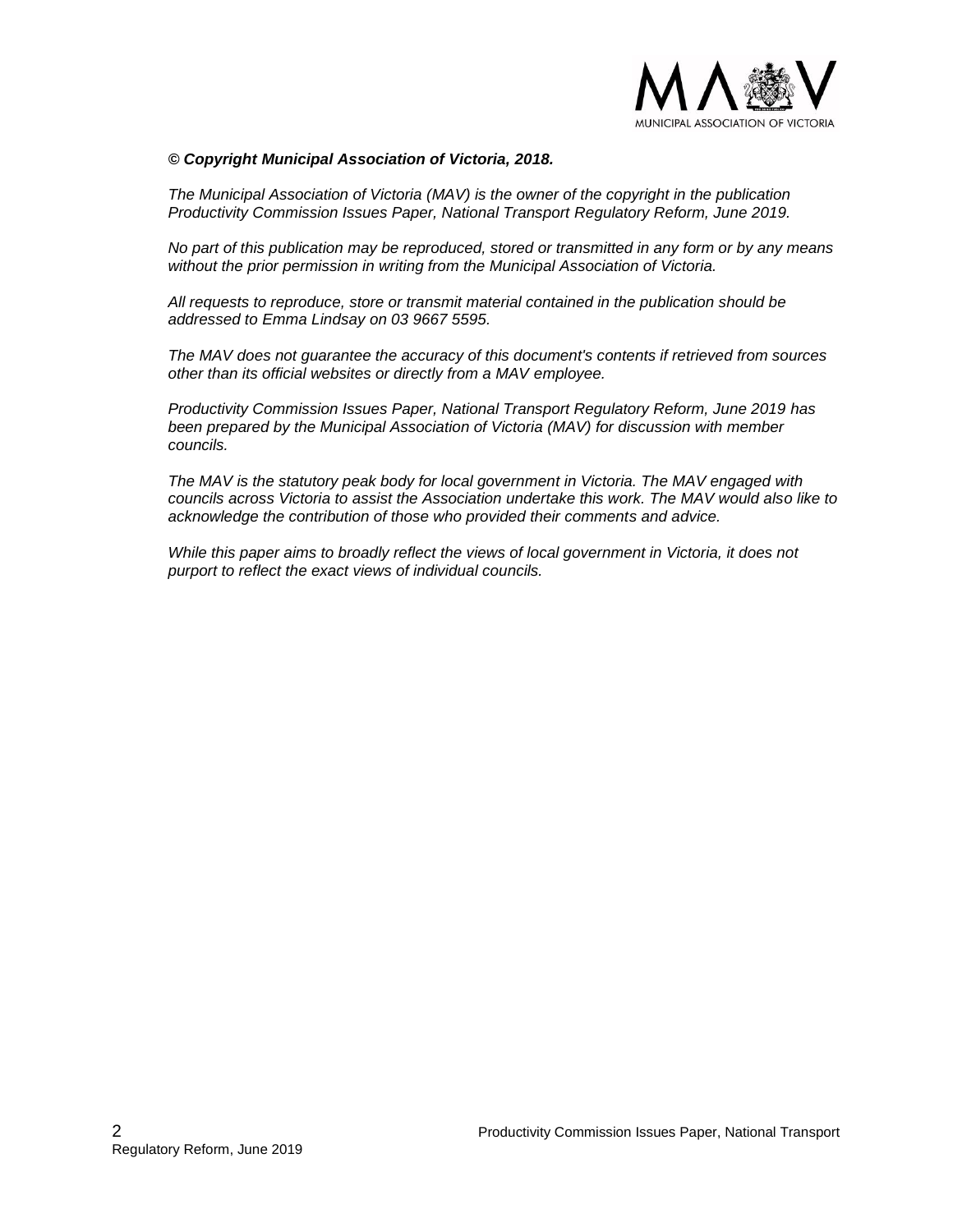

# Table of contents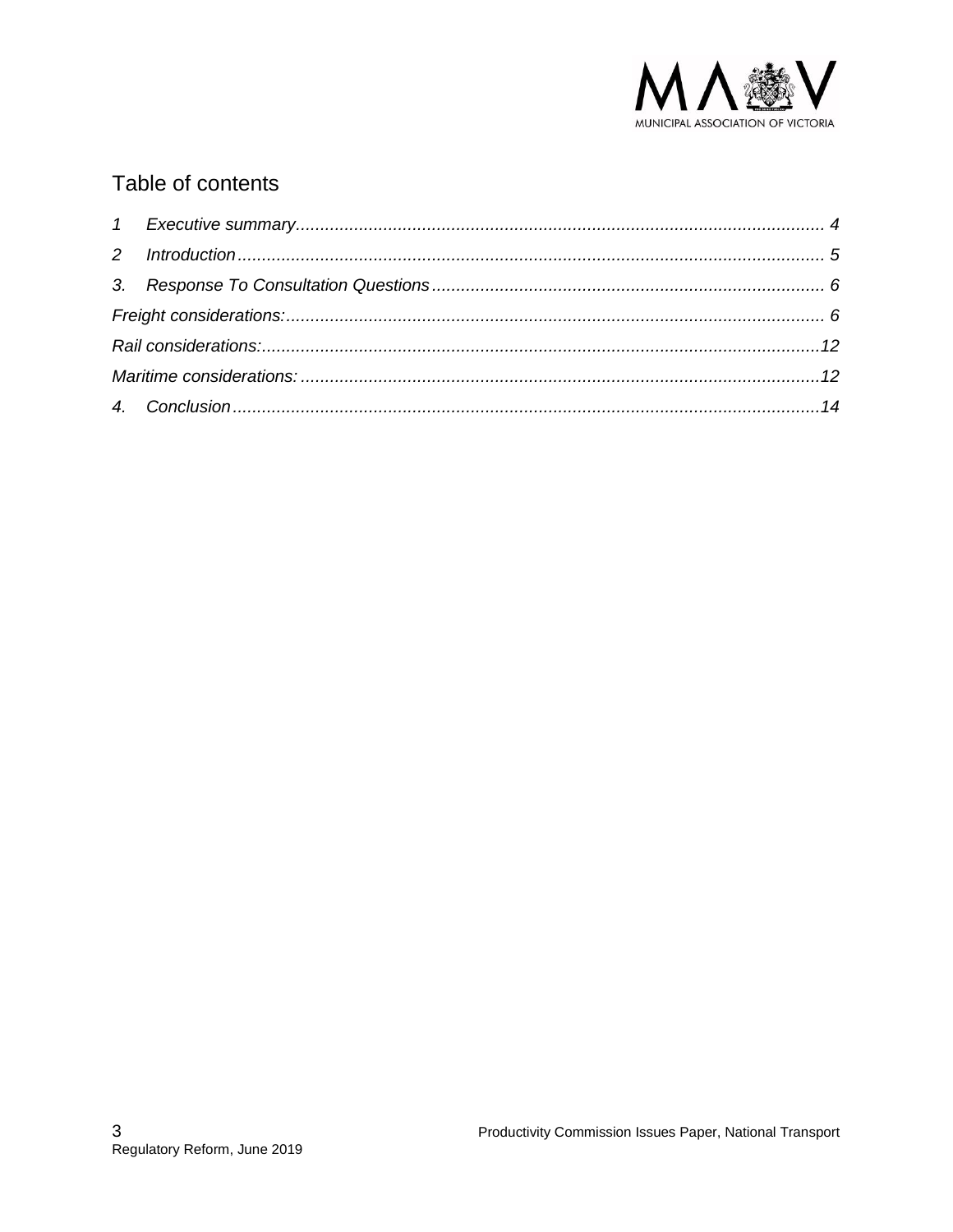

## <span id="page-3-0"></span>**1 Executive summary**

The Municipal Association of Victoria (MAV) welcomes the opportunity to make a submission to the Productivity Commission (the Commission) *Issues Paper - National Transport Regulatory Reform,* covering the regulatory regimes for maritime safety, rail safety and heavy vehicle safety and productivity. The terms of reference for the inquiry require the Commission to:

- investigate the long-run benefits of the Council of Australian Government's (COAG) transport regulatory reform agenda
- examine the implementation and development of the national regulators and the extent to which the objectives of the agenda have been achieved
- identify opportunities to further integrate and harmonise the national freight market and the current focus and remit of the three national regulators.

Victorian councils have a strong interest in the impact of reforms to transport regulation and supporting national laws relating to heavy vehicle safety and productivity, rail and maritime safety. Councils are both statutory transport and planning bodies and manage 85 per cent of Victoria's road network. The level of direct engagement councils have with the national regulators varies. This is reflected by the focus of the MAV submission on the National Heavy Vehicle Regulator (NHVR) and heavy vehicle access.

More funding for councils to assess roads, bridges and culvert infrastructure is a crucial part of delivering a more dynamic freight task in the future. The NHVR could play a role in advocating to the Commonwealth the need for investment in a range of road infrastructure to assist productivity and increase the safety of the freight task. If councils were able to access a fee for processing the increasing volume of permit applications, this would enable them to increase internal capacity and process more applications in the required timeframe.

The introduction of new technology to the future freight task is key to improving freight productivity. However, the technical capacity of road managers and the data systems used by councils varies widely. The provision of support by the NHVR to council road managers to access and utilise NHVR data and tools as they develop will assist councils to better understand frequency and type of vehicles using their road network, enabling them to issue better informed pre-approval permits. While council staff are qualified to make access assessments, the NHVR could provide more regular training, particularly for new council staff. This could help achieve higher productivity with councils being able to process access applications faster.

Councils have highlighted excessive processes the interface agreements can require to undertake routine maintenance activities on council assets. The Office of the National Rail Safety Regulator (ONRSR) could provide enhanced capability and capacity development to support councils deliver their role. The effects of maritime freight and leisure activity on beach safety and water quality can be problematic for councils, particularly where State legislation varies, for example the absence of practical competency based testing for personal water craft in Victoria.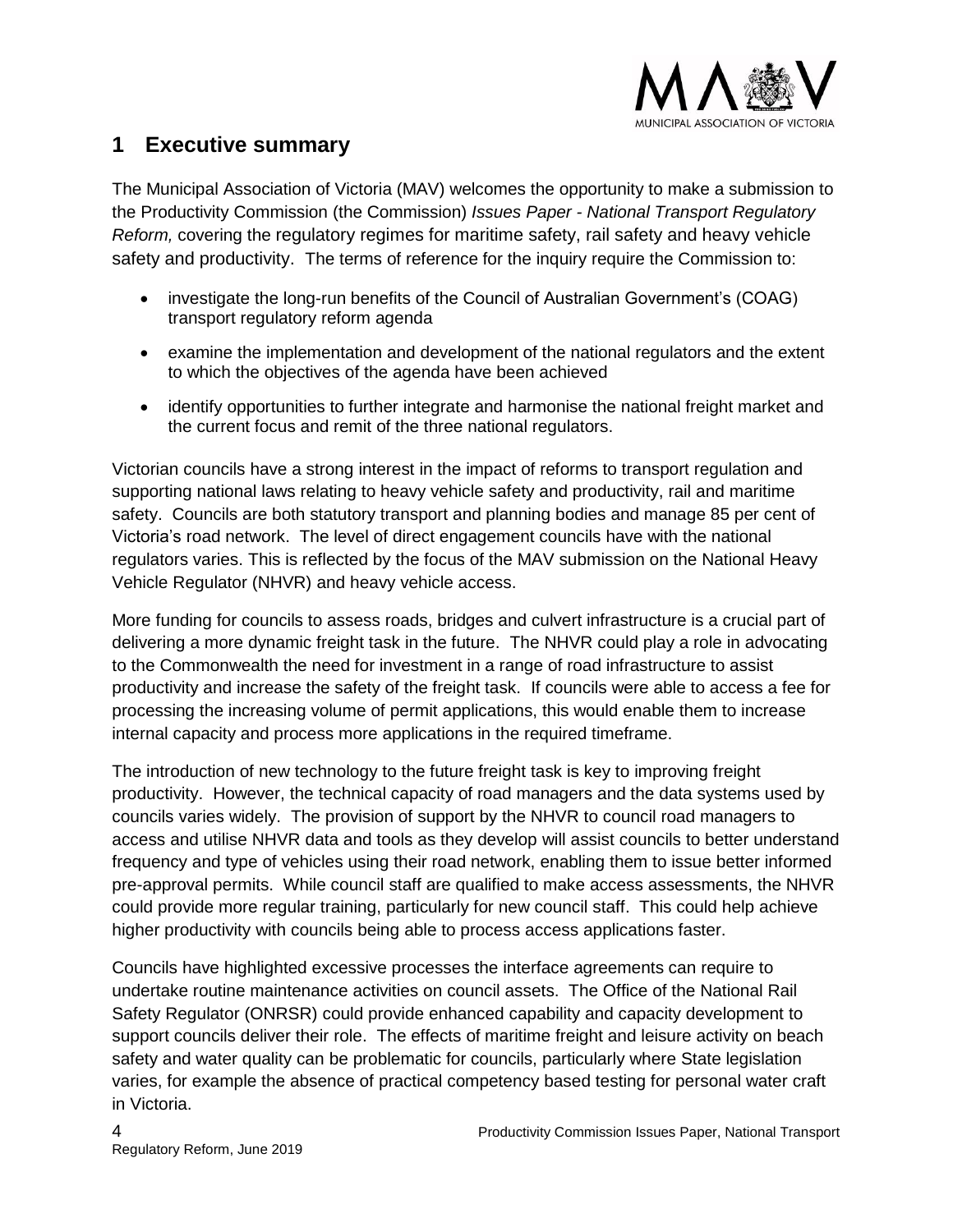

# <span id="page-4-0"></span>**2 Introduction**

The Municipal Association of Victoria (MAV) is the peak representative and advocacy body for Victoria's 79 councils. Formed in 1879, the MAV is the official voice of local government in Victoria by the Municipal Association Act, 1907.

Today, the MAV is a driving and influential force behind a strong and strategically positioned local government sector. Our role is to represent and advocate the interests of local government, ensure the sector's long-term security and provide policy advice, strategic advice, capacity building programs and insurance services to local government.

Councils are the managers of local roads, responsible for decision-making, investment and maintenance. Freight movement can be affected by council permit processing and access to local roads. The most significant challenge facing councils, which has a direct impact on freight access, remains investment in local road infrastructure and associated maintenance costs.

The MAV is feeding into development of the Commonwealth National Freight and Supply Chain Strategy and has provided feedback on the Oversize Overmass (OSOM) inquiry recommendations.

The MAV is currently supporting the National Heavy Vehicle Regulator (NHVR) to develop its Heavy Vehicle Freight Access Strategy through the NHVR local government association working group. The NHVR has the potential to play a key role in supporting councils, particularly relating to freight access on local roads. All national and state level freight strategies refer to the future significance of data across the freight task, but do not specifically articulate how data will be sourced and used to provide better access.

The regulatory frameworks of ONRSR and The Australian Maritime Safety Authority (AMSA) regulators also affect councils. The maintenance implications for councils of rail interface agreements and maritime freight, beach amenity and water quality are key considerations outlined further in section 3.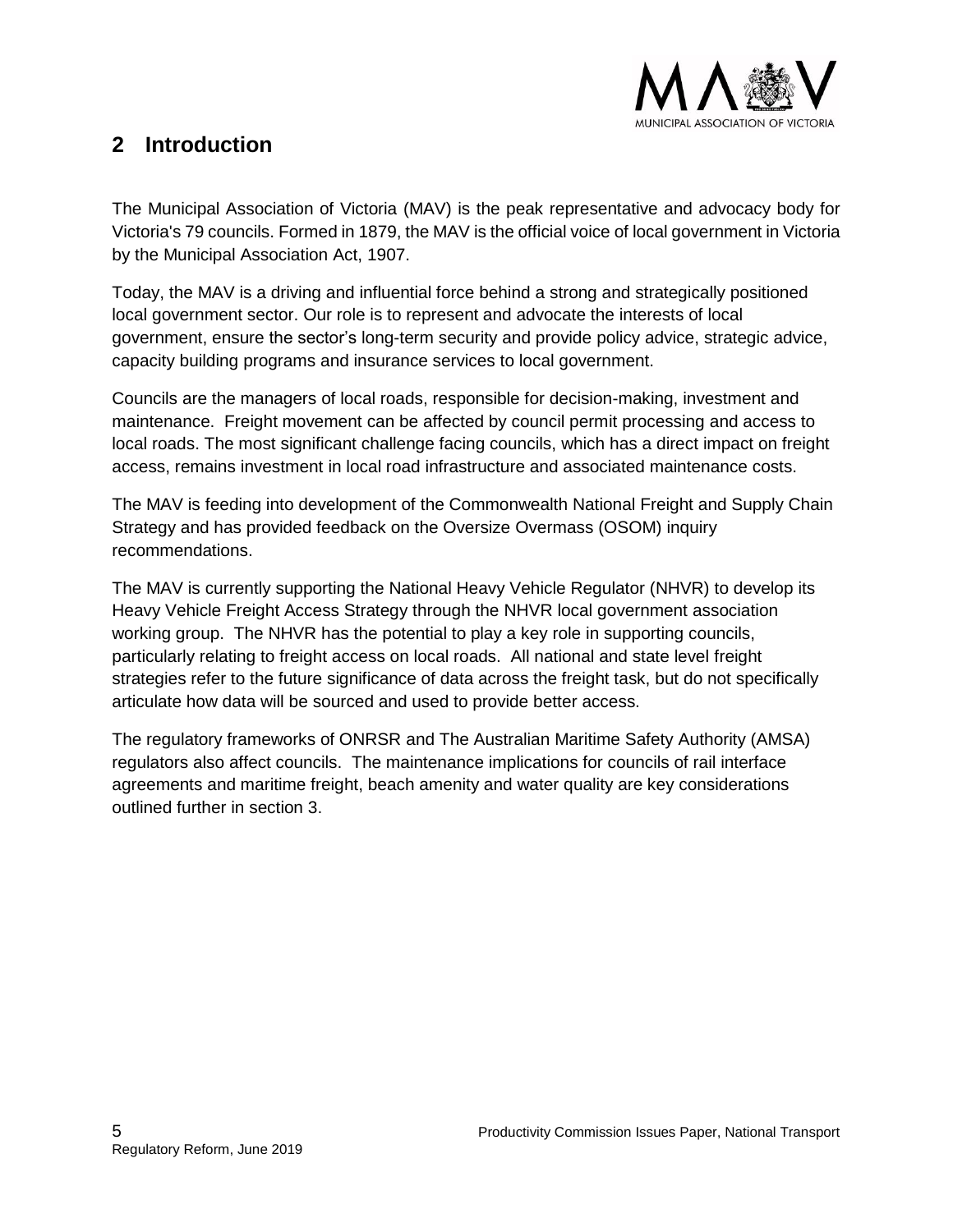

## <span id="page-5-0"></span>**3. Response To Consultation Questions**

## <span id="page-5-1"></span>**Freight considerations:**

The MAV submission will focus on the following matters highlighted in the issues paper: local road access, the role of council road managers in safety, data identification, acquisition and sharing and the experience of councils in dealing with regulators and national laws.

#### **Road access/permits**

#### *Has the involvement of local government in heavy vehicle access approvals contributed to efficiency improvements or better investment decisions?*

#### *Where disputes about access arise, are these being resolved in an effective way?*

## *What practical changes would lead to more effective regulatory arrangements involving local government approval processes?*

Councils play a key role in heavy vehicle access approvals, including essential first and last mile links between State-managed highways, freight origins and destinations such as farms, distribution centres and industrial parks. The Victorian Freight Plan identifies an ongoing partnership with local government and existing regional freight strategies as critical to achieving the efficiency and economic development aims of the plan. However, there are a range of challenges facing councils:

- variance in council capacity and staff resource to process permit applications
- first and last mile challenges
- land use planning
- education and consultation across council communities

○ lack of funding from Commonwealth/State levels to perform strength tests on bridges and culverts

It should be noted that the first three points above are supported in the first Heavy Vehicle National Law (HVNL) review issues paper 'A risk-based approach to regulating heavy vehicles' (April 2019).

The MAV recognises the significance of data and utilisation of technology to address future freight challenges and the inextricable link to road access and safety. In principle, the MAV supports the recommendations made by the OSOM review that the NHVR supports councils with the introduction of an asset management framework to ensure consistency and a system for recording important infrastructure data. This would have to be done in partnership with State and Territory Governments to avoid duplication of effort and inconsistency between jurisdictions.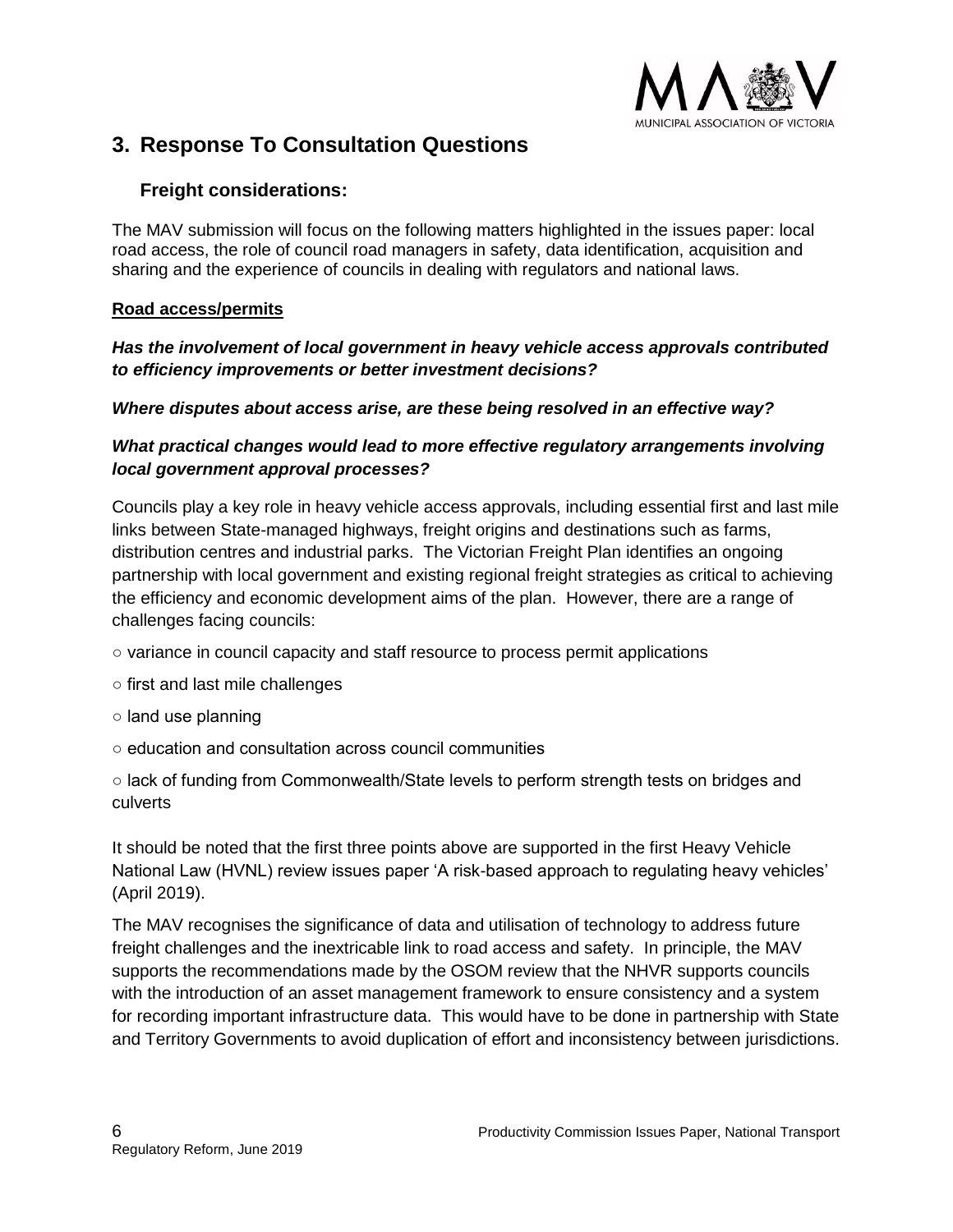

The OSOM review also recommends the NHVR works with State road managers to provide guidance on access and resources to council road managers, including independent bridge and route assessments.

Councils are not sufficiently resourced to process multiple permit applications and provide access consent as quickly as industry would like. The volume of permits received by council road managers has increased dramatically, particularly within high infrastructure growth areas and major projects. However, councils have received no additional resource and staff have had to add the permit approval task to their existing wider duties. If councils were able to access a fee for processing permit applications, this would enable them to increase internal capacity and ultimately process more applications in the required timeframe.

The access requests that councils receive from the NHVR do not include information regarding the quantity or frequency of trips proposed on local roads, or show how many permits are active for a particular route or road. This lack of information limits the ability for the cumulative impact of a permit application to be understood by a council. In the absence of this information, councils may be understandably cautious in issuing access permits for a longer timeframe.

Some councils have commented they often receive access requests for routes and sites they do not believe to be feasible or desirable. However, when council road managers highlight such a concern to the NHVR, the focus tends to be on processing an approval as quickly as possible rather than negotiating route options. A greater willingness to work through access request concerns would assist the approval process.

The first and last mile of the freight task is crucial, but creates a range of challenges for councils linked to the amenity and safety of their residents. Freight journeys tend to start and finish within a congested road network posing safety concerns for residents and sensitive areas such as schools and hospitals. In addition to this, councils have a range of amenity concerns, for example, loading zones are disappearing with road space being used more intensively for onstreet parking.

Land use planning and infrastructure design do not as yet include first and last mile considerations to ensure future levels of freight access will be accommodated – especially for higher productivity vehicles. Councils can play a key role in brokering potential solutions to liveability issues including managing congestion, after-hours curfews and trialling innovative road surfaces.

There could be a role for councils to help communities living along freight corridors better understand the environmental and safety benefits of higher productivity vehicles, as well as the strategic economic development role of freight. Some metropolitan councils are reviewing their long-term land use framework plans to minimise heavy vehicle traffic on local roads.

The NHVR could support councils through the provision of improved data to develop a regional freight approach and more effectively identify and prioritise freight routes. Some councils have organised themselves into freight strategy groups that take a strategic view of their combined road network along freight corridors. Some Victorian councils see a need to better use rail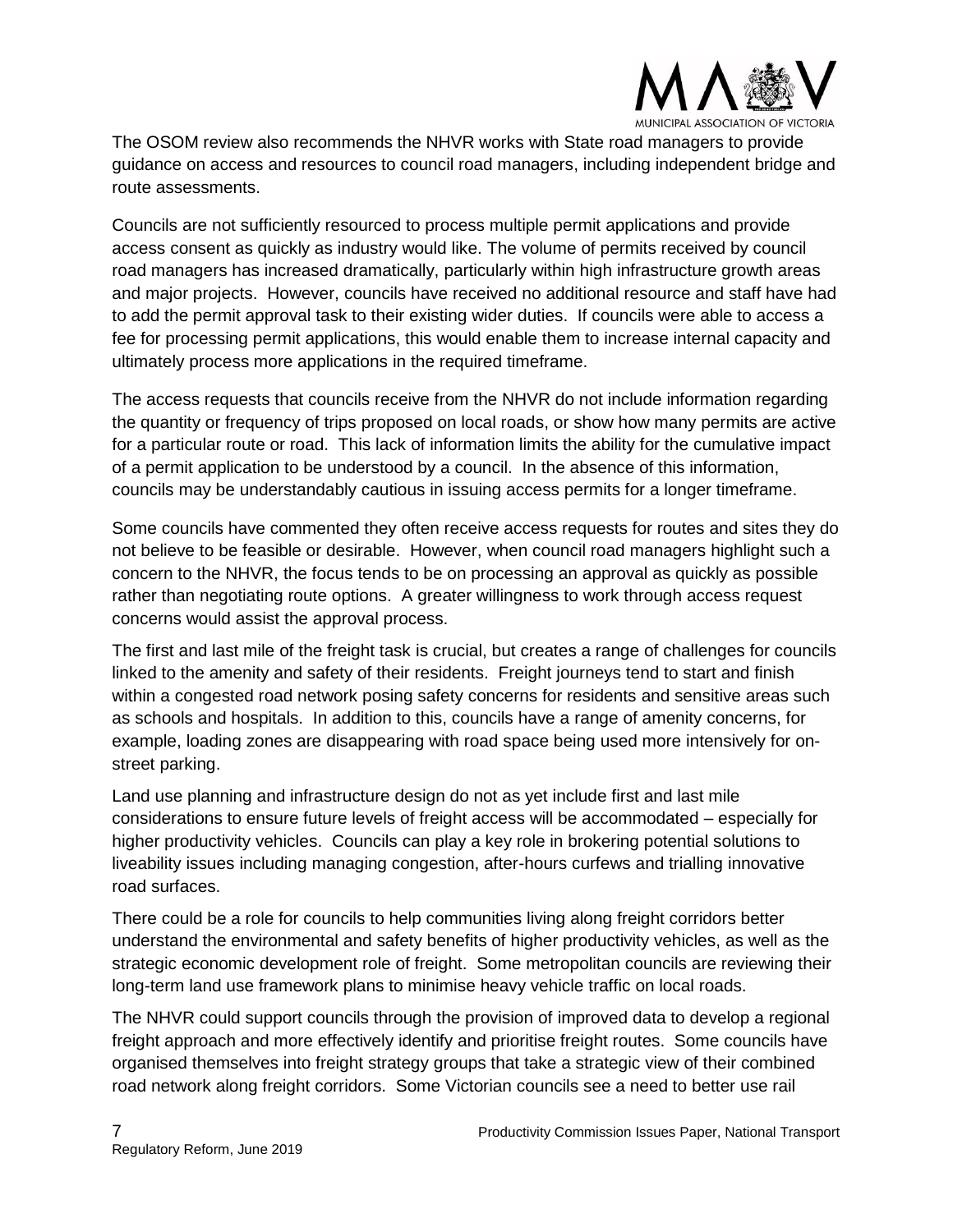

freight assets and port capacity to reduce the impact of road freight movement on supply chain costs and their communities.

More funding for councils to assess roads, bridges and culvert infrastructure is a crucial part of delivering a more dynamic freight task in the future. Many councils do not know the engineering and design standards of their local roads. Councils would be able to use updated intelligence to inform their bridge capital works programmes to better plan for maintenance and renewal. A better evidence base and understanding of the road network could potentially lead to councils gazetting and pre-approving more access permits and assessing the safety for heavy vehicles, especially cranes, special purpose and OSOM vehicles.

The MAV is aware that the NHVR is currently discussing an innovative approach with jurisdictions, which has been funded and implemented by the Tasmanian Government. The Tasmanian approach has significantly benefitted councils to provide heavy vehicle access across the road network.

The Tasmanian approach has supported council road managers to make collaborative access decisions with State Government road managers and increased the knowledge of councils about their key road corridors, how often bridges are used and by which vehicles to enable quicker and safer freight movement.

#### *Case study – Tasmanian State Government freight approach*

*The Tasmanian State Government has invested in the development of a Heavy Vehicle Reference Guide which tests and interprets standards and activity against the road network. There are 2942 bridges in Tasmania which were assessed at a cost of \$1.7 million to the State Government. Councils contributed to the cost of more detailed assessments for special purpose vehicles.* 

*The Tasmanian reference guide includes a load carrying network section on their website where simply entering the length and width of a vehicle will map a recommended safe route for a freight task, including night and day options.* 

*This approach also places a responsibility on freight operators to do their due diligence and planning rather than the current NHVR approach of road managers being wholly responsible for this task. The Heavy Vehicle National Law Review is going to include the Tasmanian model as a case study.*

Freight routes often use roads which are managed by different road authorities at State and council level. Once a road manager has made a decision on an access request, other road managers along a freight route cannot suggest alternative routes. In this scenario where a State road manager has made a decision regarding the arterial roads first, it may impact on localities and can prevent councils from redirecting vehicles to utilise arterial roads. This can lead to the rejection of an application by a council.

The high turnover of council traffic engineers is another resourcing issue facing councils which needs further consideration, particularly in rural areas.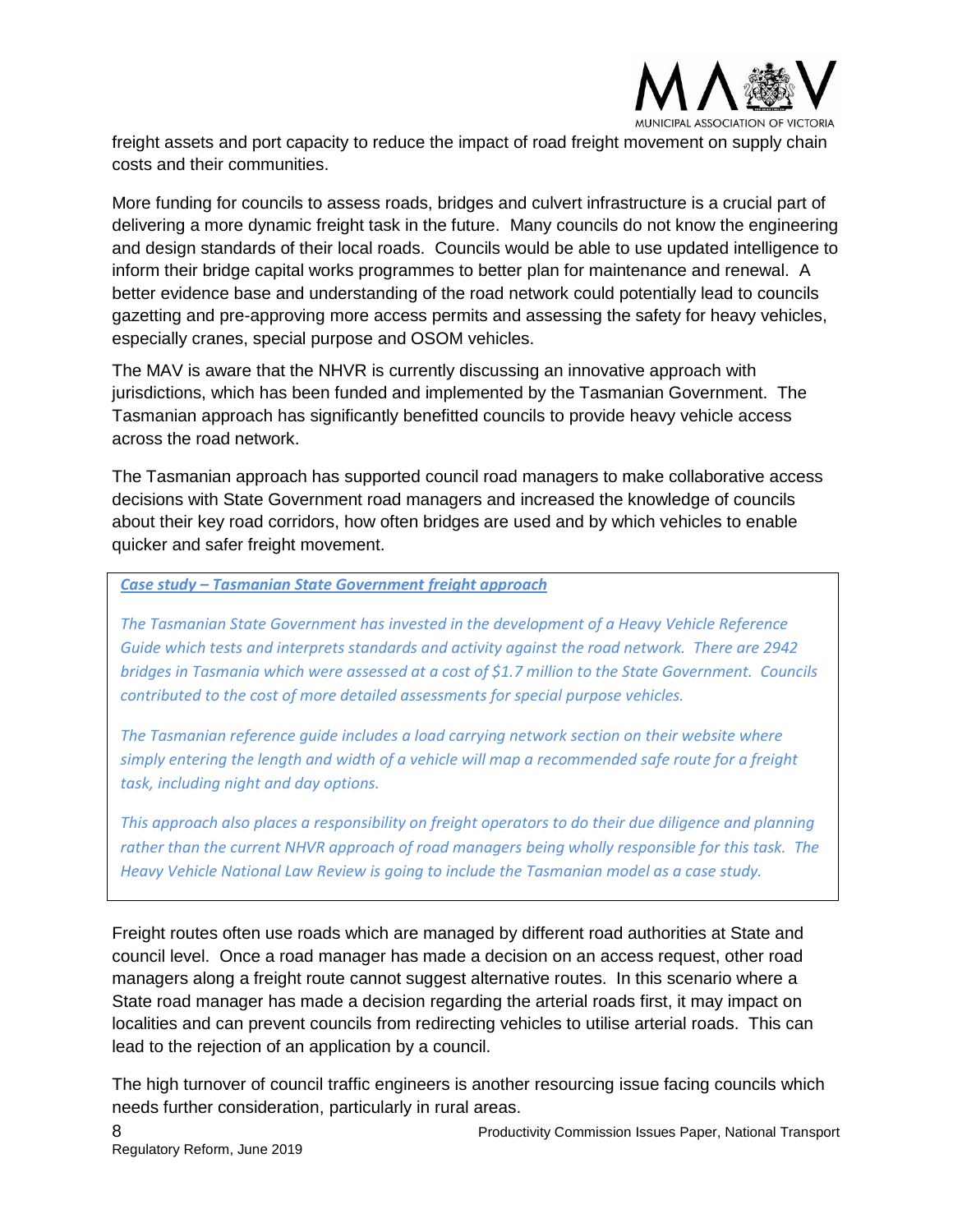

The MAV welcomes recommendation 34g of the OSOM review which advised the NHVR to replicate the Local Government Association of Queensland (LGAQ) funding model to provide a dedicated officer in each state association to work with councils to provide timely advice on OSOM assessments and to better understand and deliver proactive approaches to OSOM access.

#### **Data identification, acquisition and sharing**

*Does local government have the resources, access to data and expertise needed to process access applications efficiently, evaluate the impact of road access decisions on the supply chain, or to take into account broader demographic and technological shifts? If not, what options might be available to support local government to perform these functions?*

The level of knowledge and understanding of the role data and technology could play in the future freight task varies widely across councils. There are significant differences in the sophistication of asset knowledge, database types and assessment techniques employed by different council road managers. For example, some councils have robust asset management systems with data relating to their road management and operations whereas some councils use paper based systems.

The MAV supports the recommendations made by the OSOM review regarding the NHVR supporting councils to introduce technology options. Telematics has the potential to enable councils to get meaningful real time data, to track movements on their network, assist road management and maintenance planning and increase data sharing to demonstrate evidence of compliance.

The NHVR needs to better understand what data councils require to make access decisions, which should include a review of the Austroads Data Standard for Road Management and Investment project. Better support for councils through enhanced NHVR technology management support systems to collect and analyse data would be beneficial. This could include building on the existing Restricted Access Vehicle Route Assessment Tool (Rav Rat) and Road Manager portal.

The NHVR will need to provide support to some councils to develop better systems to collect and analyse data to inform decisions on heavy vehicle access to the network, and progress towards a consistent standard of data across the local government sector. If councils were able to view freight volumes and see which routes freight transport is using, this would assist councils in determining what projects are required to improve the freight network and what impacts they would have on the broader local road network, including the identification of pinch points.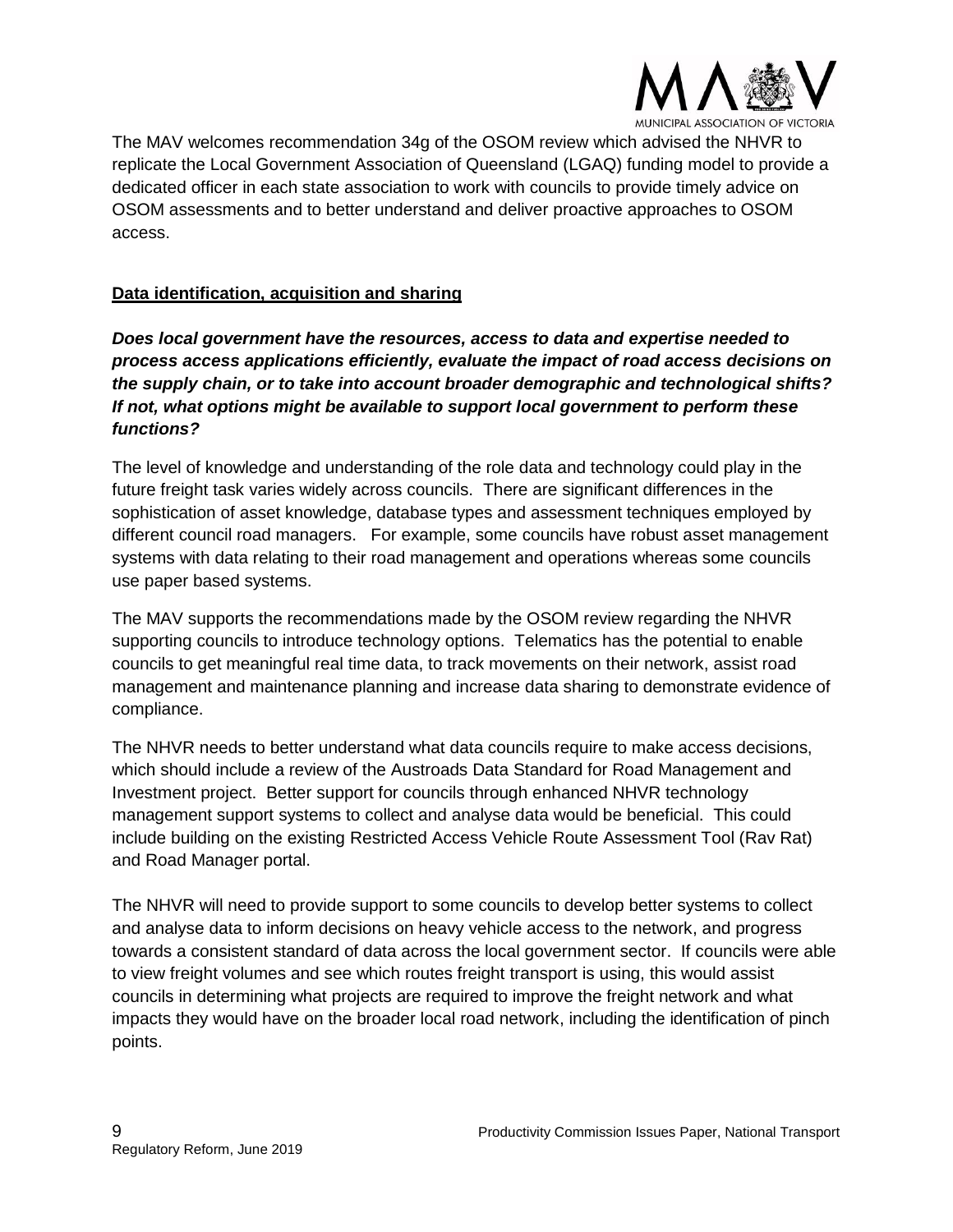

#### **The role of council road managers in safety**

*Where are the biggest opportunities for future safety and productivity gains in the transport sector, and what impediments exist? What new challenges may arise?*

*What role should the regulators play in achieving these outcomes and how might they need to change to do so? How might local government need to change to make the work of the regulators more effective e.g. council road managers?*

## *What role should national safety regulators play in the management, collection, sharing and usage of logistical data?*

The chain of responsibility for freight access safety rests with road managers and council works departments. An upgrade to road infrastructure and intersections, including bridges that are not designed for heavy vehicles (particularly high productivity vehicles) are key safety considerations. The NHVR could play an influential role in advocating to the Commonwealth the need for investment in a range of road infrastructure to assist productivity and increase the safety of the freight task.

The implications of data and technology for regulatory purposes are significant and have the potential to improve safety and the ability of council road managers to better plan the road network for heavy vehicle access. GPS tracking could provide data on where heavy vehicles are travelling and assist with enforcement.

The lack of current infrastructure knowledge and available road data can lead to road managers sometimes refusing permit approval due to perceived safety risks. It is well known that some OSOM industry operators run 'hot' without appropriate permits, which may be due to their frustration and delays with the current OSOM permitting system.

Improved data could identify Performance Based Standards (PBS) vehicles (by type and level, for example dimensions and mass) and the roads they travel on, what other decision makers are doing (for example access to information on other road manager approvals and refusals) and specific network issues relevant to a vehicle to better support council road managers granting access to their road network. Councils have introduced a range of measures over the years to try and mitigate some of the safety and amenity concerns such as imposing after-hours curfews on heavy vehicle access.

Providing council road managers access to anonymous telematics data will assist developing knowledge of what vehicle moves where, when and how often. By providing support to council assessment of new categories of vehicles, councils will be better prepared for the newest and safer heavy vehicles being introduced to the network in the future.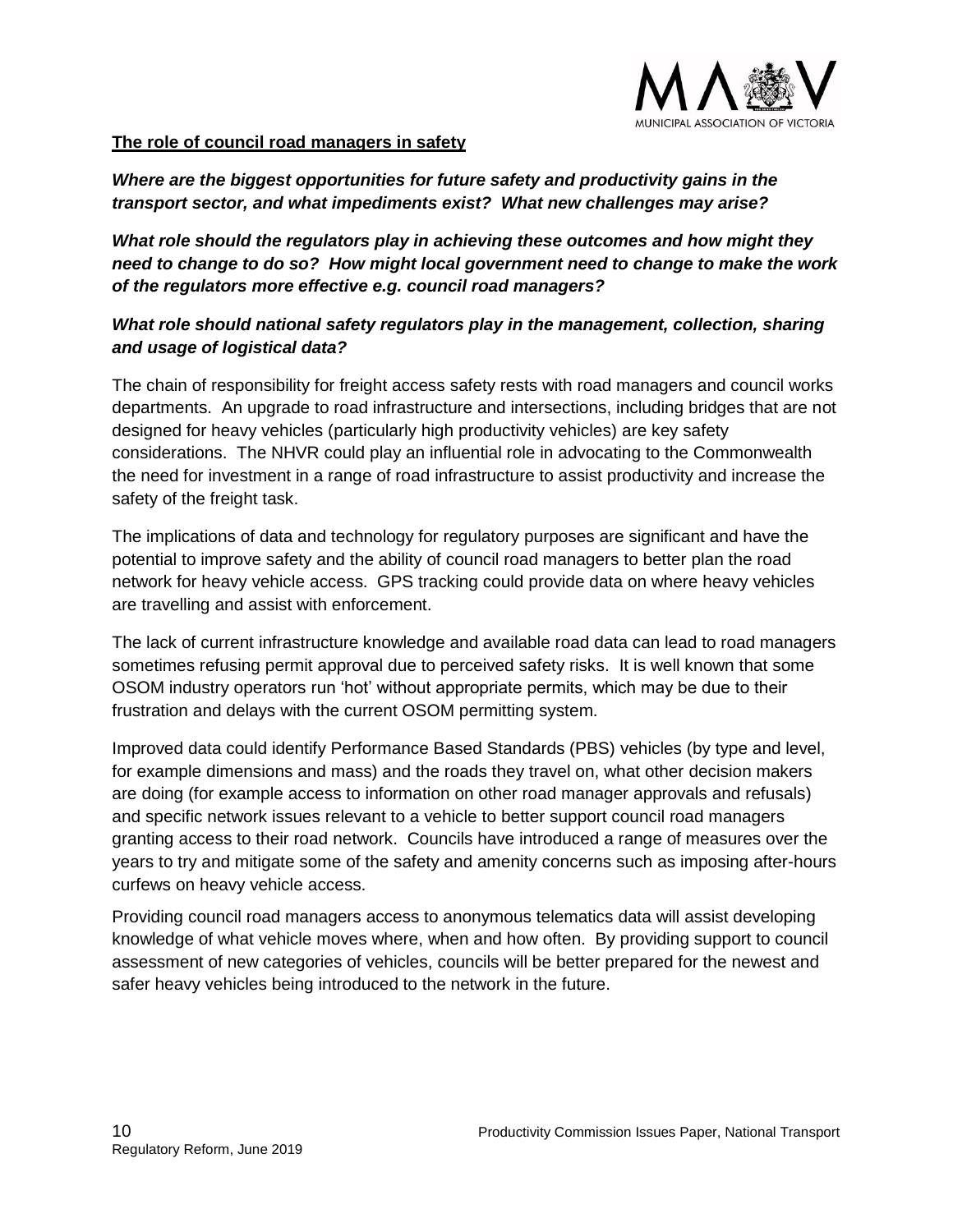

#### **Council's experience of dealing with regulators and national laws? How can these be improved and harmonized?**

*Are the current roles and responsibilities (for transport regulation) of each level of government clear and appropriate? If not, what changes (if any) to the roles of the different levels of government would support a safer national system of transport?*

*Is the National Heavy Vehicle Regulator working effectively with local government?*

*Does the current regulatory framework achieve an appropriate balance between local and national interests? Issues could include the level of truck traffic on local roads or the reservation of corridors for future freight traffic. Are decisions made at the right level of government?*

Some councils have advised the NHVR mapping system often includes errors e.g. road names and that NHVR colleagues can have a prescriptive approach and lack of understanding of local road networks which can make it challenging to discuss some complex issues. There is room for improvement in the way the NHVR engages with councils, including more consistent communication and more frequent visits to regional areas, as it is perceived by some to be Brisbane-centric.

Councils experience a range of issues with the current Heavy Vehicle National Law (HVNL), for example the current regulatory framework does not sufficiently consider the planning framework within which it operates. While national and local interests can generally be balanced within the regulatory framework, there is a lack of ability to balance industry behavior and safety requirements within the current HVNL for the last mile of the freight trip. For example, a council is unable to refuse an application based on the destination site having planning conditions preventing specific vehicle types from accessing the site, which can result in road safety risks and illegal access. The current law does not allow councils to refuse a consent for planning reasons.

Several councils have highlighted examples where they take on the risk for allowing access over a structure which is a State Government responsibility e.g. a sewer which is located under a local road and has presented a load-bearing risk for freight access. The NHVR should consider that in some circumstances it may be appropriate to include third parties in access decisions.

Access disputes can force councils to make a decision that would not otherwise have been made due to lack of provision under the HVNL for issues such as a conflict with community interests which is a significant consideration for a council.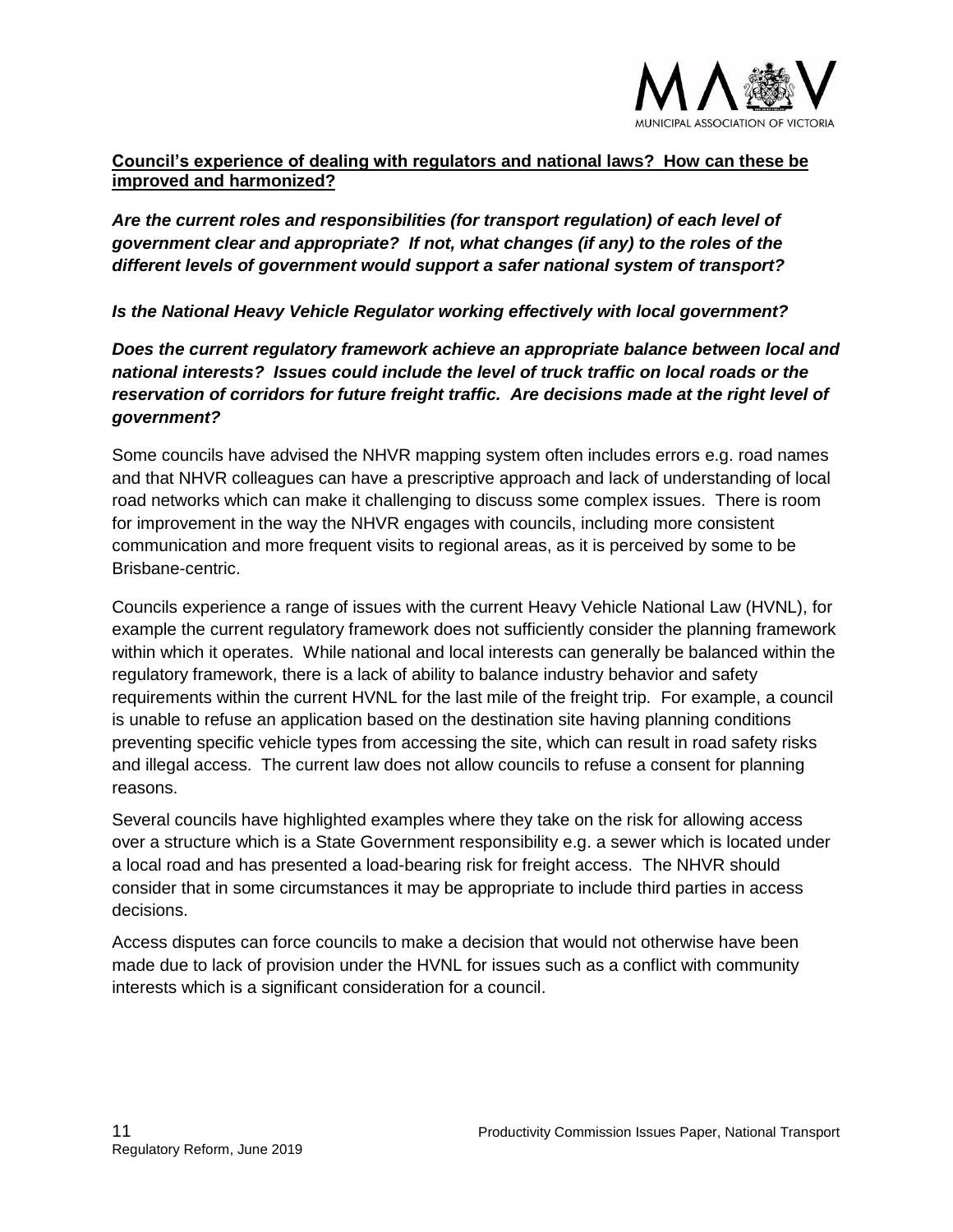

## <span id="page-11-0"></span>**Rail considerations:**

#### **Is the process of completing interface agreements working effectively?**

Rail Safety National Law commenced in Victoria in 2014 requiring Interface Agreements to manage the risks to safety at interfaces between a local road and a railway. This transition from State legislation (Rail Safety Act 2006) to National Rail Safety Legislation triggered a review and update to the wording of the interface agreements.

As a road authority, councils now have a legislated responsibility to identify and assess risks to safety that may arise from the existence or use of any rail or road crossing that is part of the road infrastructure of the road under their authority.

VicTrack worked with stakeholders including the MAV to update the *Interface Agreement Template* in 2018 to ensure that any additional infrastructure maintenance responsibilities and associated liability is not shifted to local government. Councils are required to determine measures to manage risks and for the purposes of managing the risks, seek to enter into new interface agreements with rail infrastructure mangers. The template also has the capacity to include site-specific conditions to capture any historic or alternative maintenance arrangements.

The MAV is aware of concerns some councils have regarding interface agreements. Councils have encountered issues in negotiating interface agreements and recognise the potential of the legislation to transfer risk and existing maintenance responsibilities of rail operators to the council, without authority for councils to influence decisions.

## <span id="page-11-1"></span>**Maritime considerations:**

Maritime concerns which are of relevance to the issues paper and where the perspective of councils will add value include public safety, environmental safety, the powers and obligations of safety inspectors and general incident reporting.

Some comments councils have shared with the MAV include maritime freight and related concerns with bigger ships coming into bays and ports which has an impact on the need for additional dredging and associated expenditure for councils. The Association of Bayside Municipalities (ABM) in Melbourne is opposed to any further capital works dredging in the Bay and have held that position with State Government for the past five years.

Another issue for councils regarding maritime freight is the potential impact of wash and surge effects. The ships create their own wave energy that hits beaches and can cause erosion, damage, wear and tear to marine and foreshore assets such as piers and jetties. Similar impacts should be considered for bays where the wake and surge erosion affects the beach amenity, safety of swimmers and beach users.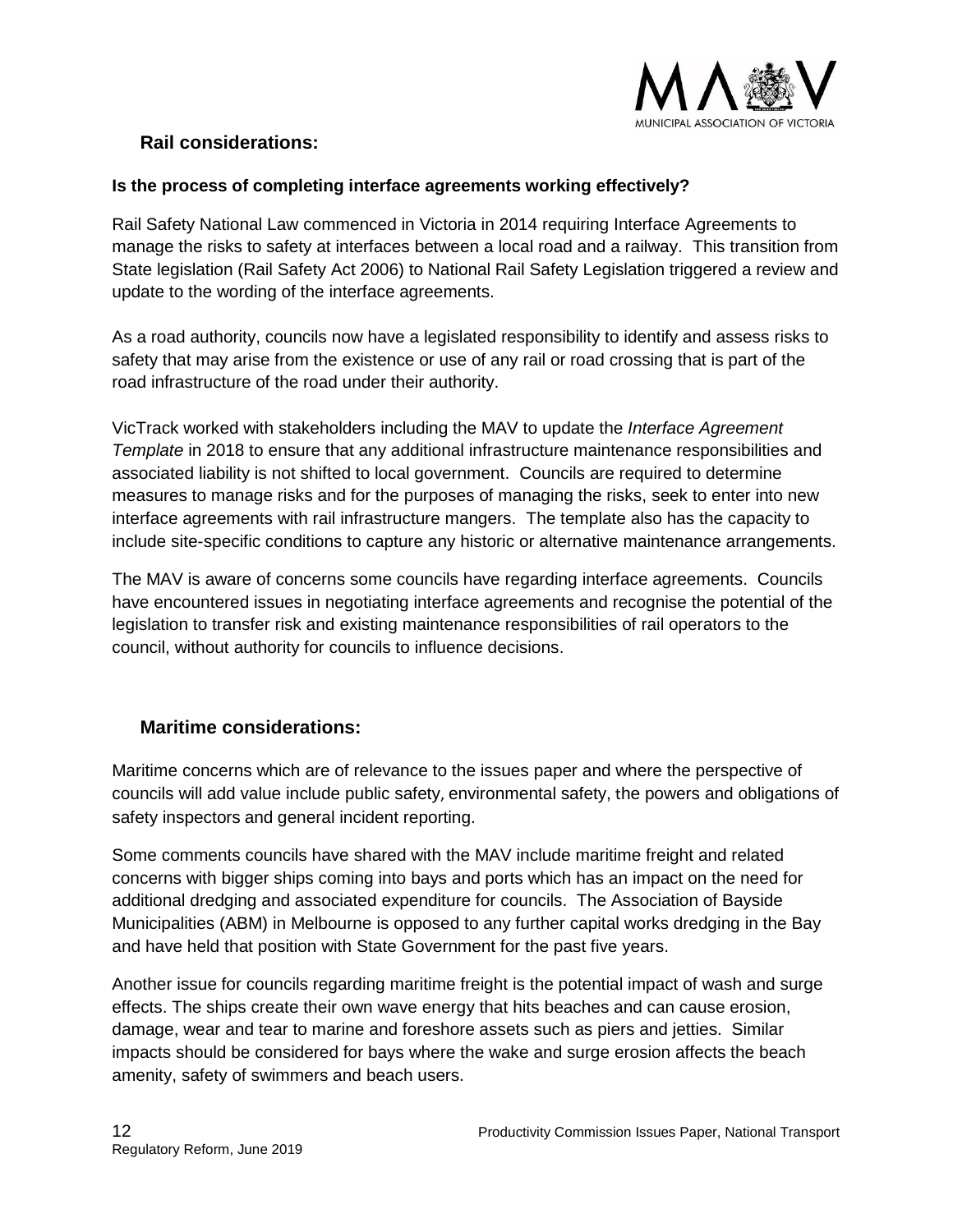

Little reference is made to maritime incidents in terms of the impact they may have on beaches and foreshores where councils are the coastal Crown land managers. Adverse impacts for councils could include poor water quality, vegetation loss, beach contamination and a risk to public health.

Councils have also offered feedback on their experience with the maritime regulator and maritime law. Coastal councils have a high concentration of leisure maritime activity, a role around public safety and addressing public concern. CoPP is one of only several councils to have implemented integrated safety and emergency marker signage in Victoria which are particularly targeted at the increased numbers of personal water craft. However, this has required additional council funding to help ensure the safety of residents and visitors to beaches, particularly swimmers.

The MAV has had insufficient feedback from the sector to make definitive comments in relation to the regulator, although councils have expressed concern around issues regarding safety, environment and amenity.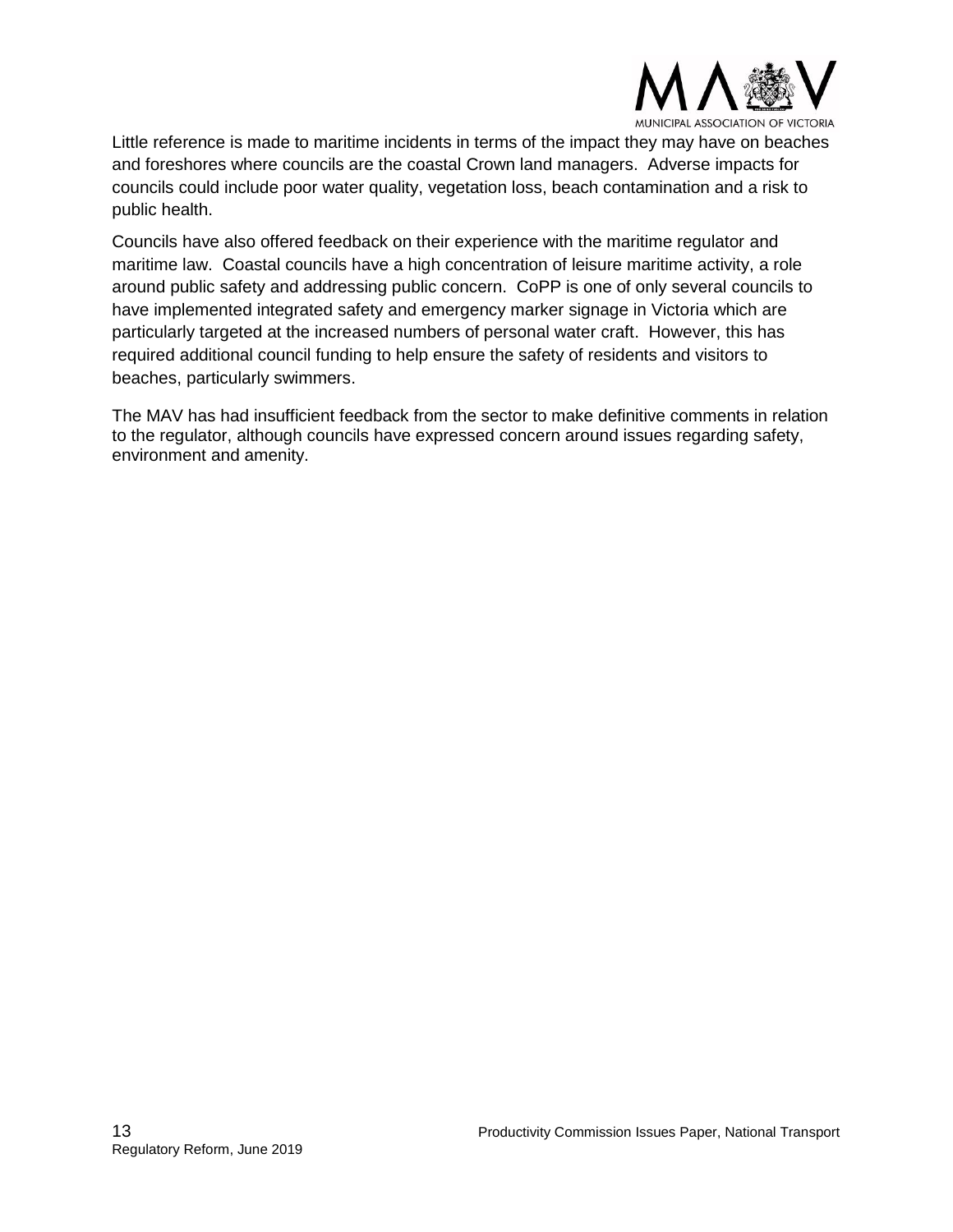

# <span id="page-13-0"></span>**4. Conclusion**

Within the last year the Commonwealth Government has commissioned a National Freight and Supply Chain Strategy, released the OSOM review, announced a review of the Heavy Vehicle National Law and developed pilot programs as part of the Heavy Vehicle Road Reform. Each initiative acknowledges the importance of all levels of government working closely to coordinate efforts and target investment. However, there is a need for State and Federal governments to facilitate more local input to freight policy decisions.

Victoria's freight task is rapidly growing and is critical to state and national economic development. The MAV recognises that delivering streamlined, integrated and cost-effective heavy vehicle permit arrangements at the local level is a high priority for Victoria's road freight industry. If councils were able to access a fee for processing a significantly increasing volume of permit applications, this would enable them to increase internal capacity and ultimately process more applications in the required timeframe.

The technical capacity of road managers and the data systems used by councils varies widely and there is scope to continue building an effective relationship between the NHVR and councils. For example, more frequent and targeted NHVR communication and dedicated local government training events to support heavy vehicle network access decision-making by councils would also be beneficial.

The provision of support by the NHVR to council road managers to access and utilise NHVR data and tools as they develop, will assist councils to better understand frequency, access requests and type of vehicles using their road network, enabling them to issue better informed pre-approval permits.

While council staff are qualified to make the access assessment, the NHVR could provide more regular training, particularly for new council staff, in relation to supply chain and broader demographic and technology developments could achieve higher productivity by councils being able to process access applications faster.

Councils will play a key role in brokering potential solutions to liveability issues when managing the safety and amenity challenges of freight, particularly within congested urban areas.

The MAV advocates a state or national fund similar to the Tasmanian model to strength test all council bridges and culverts and provide a whole of road network service to industry. This level of freight network intelligence and collaborative access decision making between State and council road managers would significantly reduce the administrative burden on councils, enable them to utilise a strong evidence base to support permit applications and ensure safe freight movement across council and State borders.

As a road authority, councils have a legislated responsibility to identify and assess risks to safety that may arise from the existence or use of any rail or road crossing the road infrastructure under their authority. Councils have highlighted excessive processes the interface agreements can require to undertake routine maintenance activities on council assets